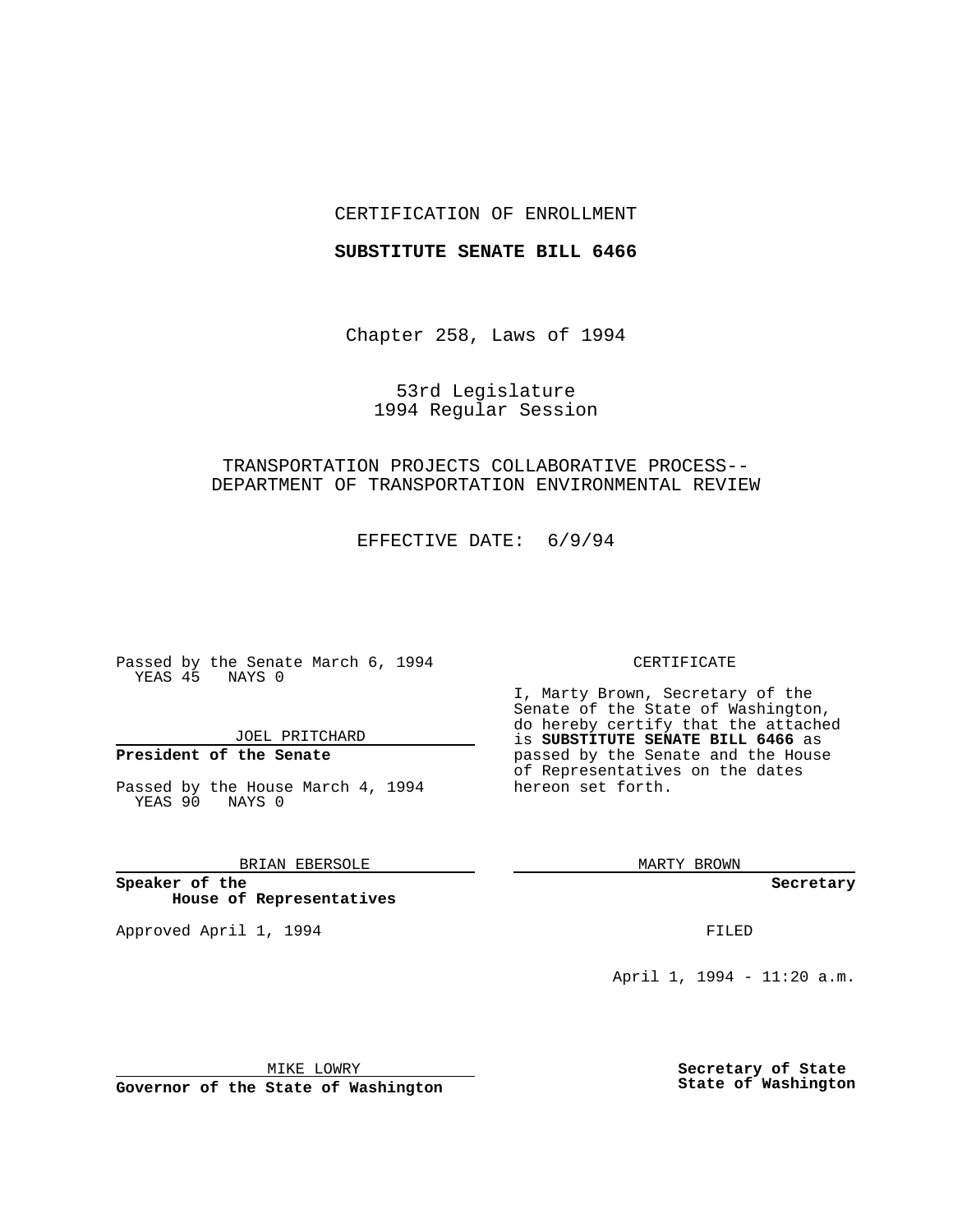## **SUBSTITUTE SENATE BILL 6466** \_\_\_\_\_\_\_\_\_\_\_\_\_\_\_\_\_\_\_\_\_\_\_\_\_\_\_\_\_\_\_\_\_\_\_\_\_\_\_\_\_\_\_\_\_\_\_

\_\_\_\_\_\_\_\_\_\_\_\_\_\_\_\_\_\_\_\_\_\_\_\_\_\_\_\_\_\_\_\_\_\_\_\_\_\_\_\_\_\_\_\_\_\_\_

### AS AMENDED BY THE HOUSE

Passed Legislature - 1994 Regular Session

# **State of Washington 53rd Legislature 1994 Regular Session**

**By** Senate Committee on Transportation (originally sponsored by Senators Prentice, Nelson, Vognild, Hochstatter, Drew, Loveland, Sheldon, Schow, Williams, Erwin and Winsley)

Read first time 02/03/94.

 AN ACT Relating to environmental processes for the department of transportation; amending RCW 47.01.290 and 47.06.040; adding new sections to chapter 36.70A RCW; adding a new section to chapter 47.01 RCW; and creating a new section.

BE IT ENACTED BY THE LEGISLATURE OF THE STATE OF WASHINGTON:

 NEW SECTION. **Sec. 1.** A new section is added to chapter 36.70A RCW to read as follows:

 The legislature recognizes that there are major transportation projects that affect multiple jurisdictions as to economic development, fiscal influence, environmental consequences, land use implications, and mobility of people and goods. The legislature further recognizes that affected jurisdictions have important interests that must be addressed, and that these jurisdictions' present environmental planning and permitting authority may result in multiple local permits and other requirements being specified for the projects.

 The legislature finds that the present permitting system may result in segmented and sequential decisions by local governments that do not optimally serve all the parties with an interest in the decisions. The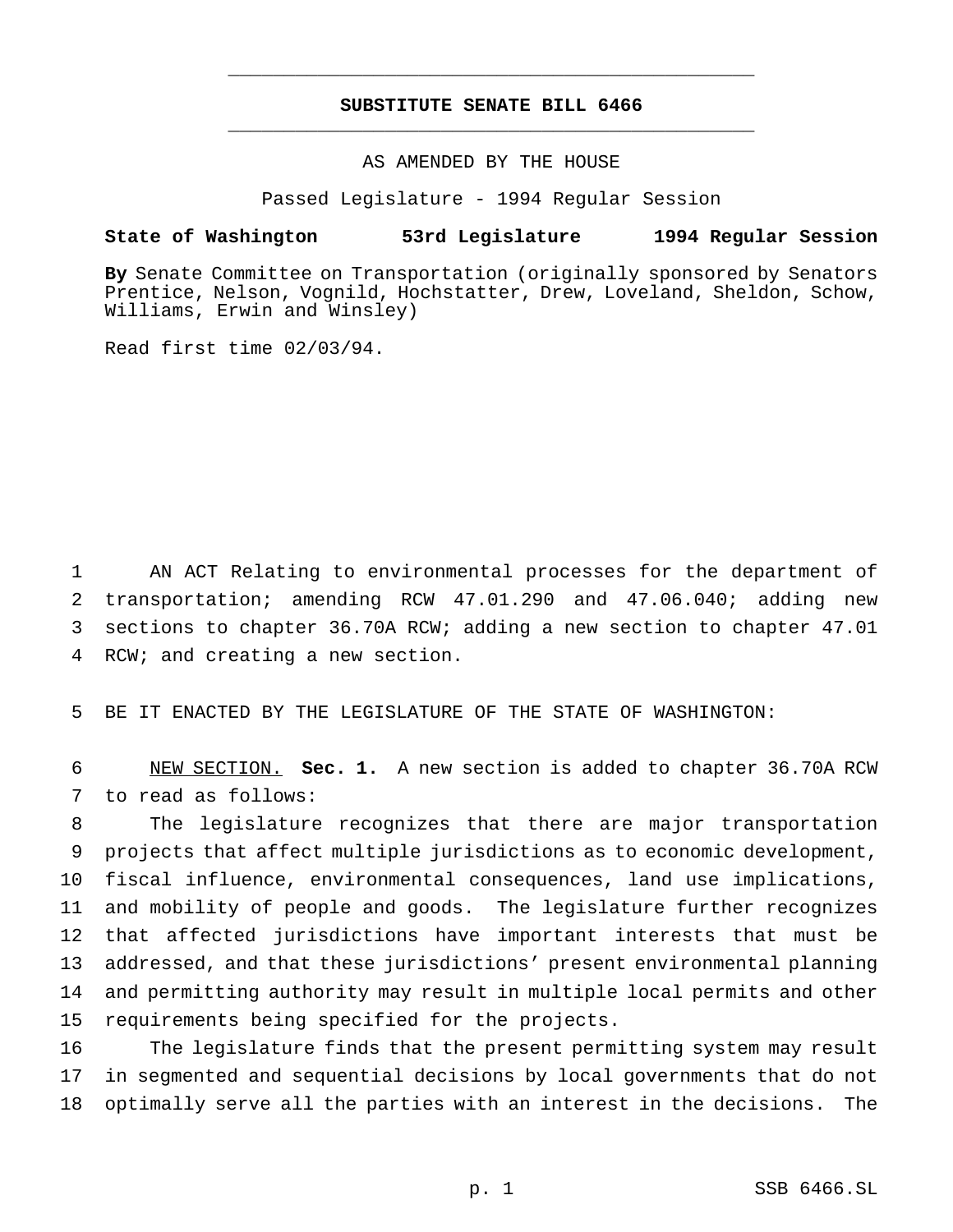present system may also make more difficult achieving the consistency among plans and actions that is an important aspect of this chapter.

 It is the intent of the legislature to provide for more efficiency and equity in the decisions of local governments regarding major transportation projects by encouraging coordination or consolidation of the processes for reviewing environmental planning and permitting requirements for those projects. The legislature intends that local governments coordinate their regulatory decisions by considering together the range of local, state, and federal requirements for major transportation projects. Nothing in section 1 or 2 of this act alters the authority of cities or counties under any other planning or permitting statute.

 NEW SECTION. **Sec. 2.** A new section is added to chapter 36.70A RCW to read as follows:

 COLLABORATIVE TRANSPORTATION PROJECT REVIEW. For counties engaged in planning under this chapter, there shall be established by December 31, 1994, a collaborative process to review and coordinate state and local permits for all transportation projects that cross more than one city or county boundary. This process shall at a minimum, establish a mechanism among affected cities and counties to designate a permit coordinating agency to facilitate multijurisdictional review and approval of such transportation projects.

 **Sec. 3.** RCW 47.01.290 and 1993 c 55 s 1 are each amended to read as follows:

25 ((The state-interest component of the state-wide transportation plan must include a state public transportation plan that recognizes that while public transportation service is essentially a local responsibility in Washington, there is significant state interest in assuring that viable public transportation services are available 30 throughout the state. The public transportation plan shall:

 (1) Articulate the state vision of and interest in public transportation and provide quantifiable objectives, including benefits 33 indicators;

 $(2)$  Identify the goals for public transportation and the roles of 35 federal, state, regional, and local entities in achieving those goals; 36 (3) Recommend mechanisms for coordinating federal, state, regional, 37 and local planning for public transportation;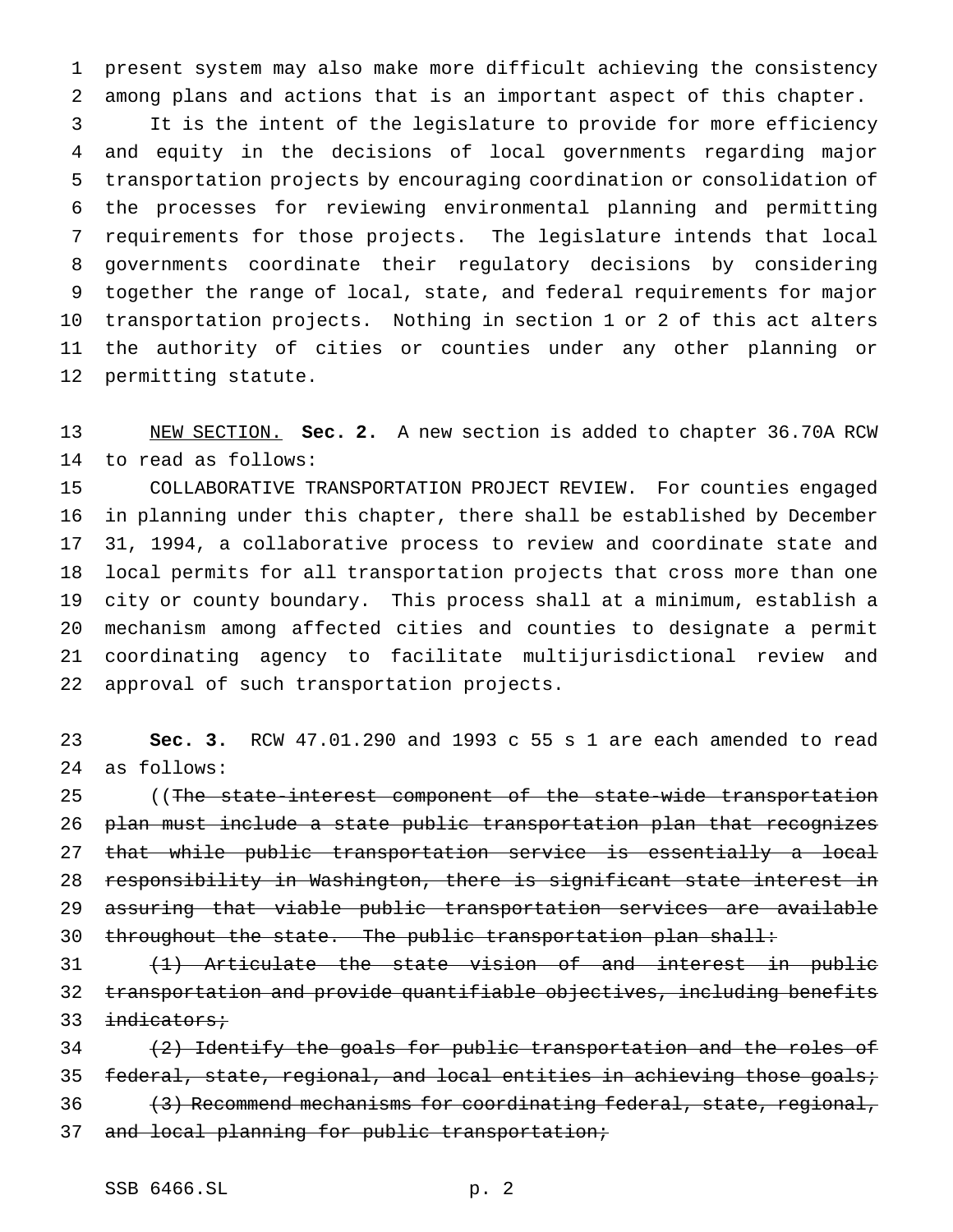1 (4) Recommend mechanisms for coordinating public transportation 2 with other transportation services and modes;

 (5) Recommend criteria, consistent with the goals identified in subsection (2) of this section and with RCW 82.44.180 (2) and (3), for existing federal authorizations administered by the department to 6 transit agencies; and

7 (6) Recommend a state-wide public transportation facilities and 8 equipment management system as required by federal law.

9 In developing the state public transportation plan, the department 10 shall involve local jurisdictions, public and private providers of 11 public transportation services, nonmotorized interests, and state 12 agencies with an interest in public transportation, including but not 13 <del>limited to the departments of community development, social and health</del> 14 services, and ecology, the state energy office, the office of financial 15 management, and the office of the governor.

16 The department shall submit an initial report to the legislative 17 transportation committee by December 1, 1993, and shall provide annual 18 reports summarizing the plan's progress each year thereafter.)) The 19 legislature recognizes that environmental review of transportation 20 projects is a continuous process that should begin at the earliest 21 stages of planning and continue through final project construction. 22 Early and extensive involvement of the relevant environmental 23 regulatory authorities is critical in order to avoid significant 24 changes in substantially completed project design and engineering. It 25 is the expectation of the legislature that if a comprehensive 26 environmental approach is integrated throughout various transportation 27 processes, onerous, duplicative, and time-consuming permit processes 28 will be minimized.

29 NEW SECTION. **Sec. 4.** A new section is added to chapter 47.01 RCW 30 to read as follows:

31 The department shall, in cooperation with environmental regulatory 32 authorities:

33 (1) Identify and document environmental resources in the 34 development of the state-wide multimodal plan under RCW 47.06.040;

35 (2) Allow for public comment regarding changes to the criteria used 36 for prioritizing projects under chapter 47.05 RCW before final adoption 37 of the changes by the commission;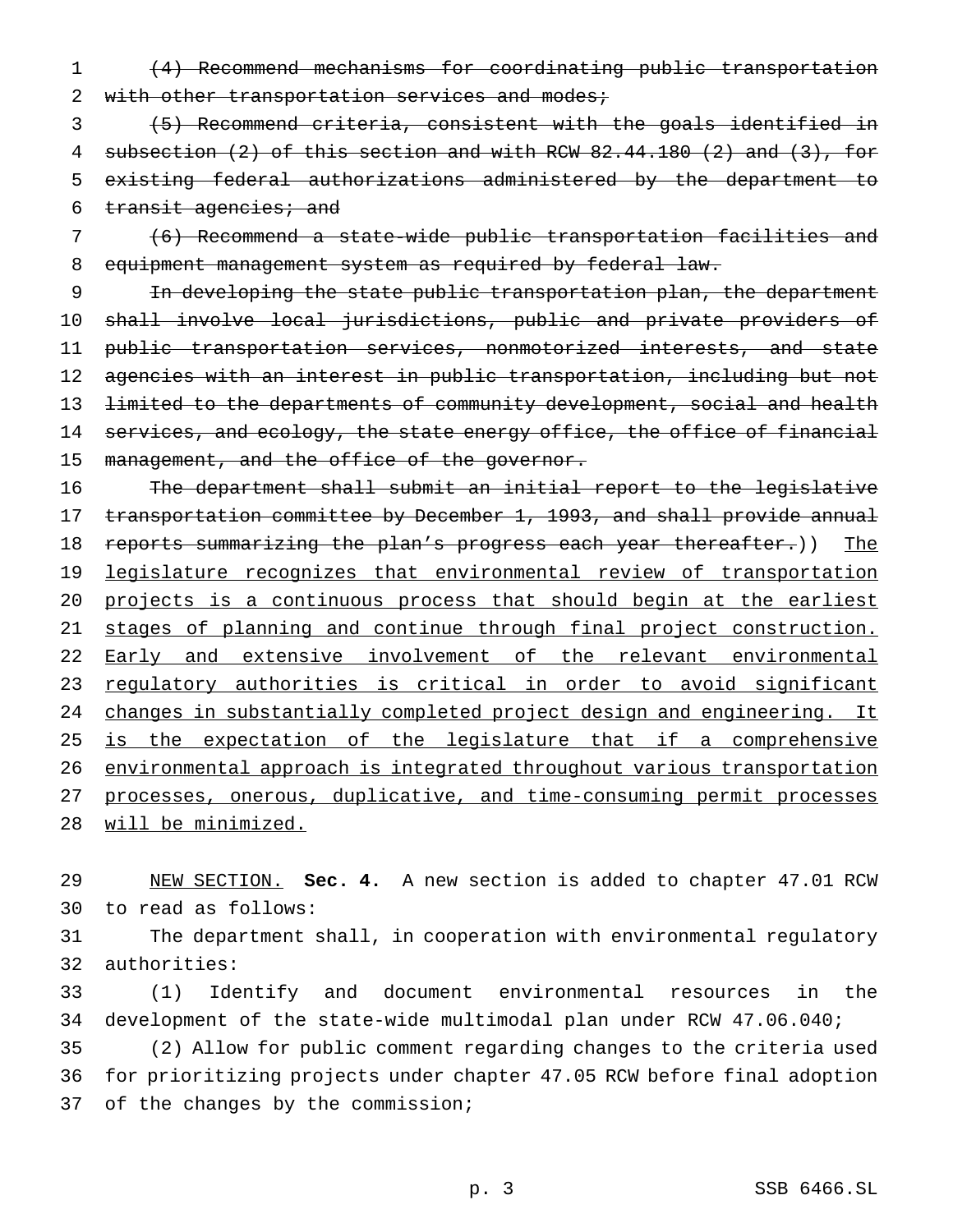(3) Use an environmental review as part of the project prospectus identifying potential environmental impacts, mitigation, and costs during the early project identification and selection phase, submit the prospectus to the relevant environmental regulatory authorities, and maintain a record of comments and proposed revisions received from the authorities;

 (4) Actively work with the relevant environmental regulatory authorities during the design alternative analysis process and seek written concurrence from the authorities that they agree with the preferred design alternative selected;

 (5) Develop a uniform methodology, in consultation with relevant environmental regulatory authorities, for submitting plans and specifications detailing project elements that impact environmental resources, and proposed mitigation measures, to the relevant environmental regulatory authorities during the preliminary specifications and engineering phase of project development;

 (6) Screen construction projects to determine which projects will require complex or multiple permits. The permitting authorities shall develop methods for initiating review of the permit applications for 20 the projects before the final design of the projects;

 (7) Conduct special prebid meetings for those projects that are 22 environmentally complex; and

 (8) Review environmental considerations related to particular projects during the preconstruction meeting held with the contractor who is awarded the bid.

 **Sec. 5.** RCW 47.06.040 and 1993 c 446 s 4 are each amended to read as follows:

 The department shall develop a state-wide multimodal transportation plan under RCW 47.01.071(3) and in conformance with federal requirements, to ensure the continued mobility of people and goods within regions and across the state in a safe, cost-effective manner. The state-wide multimodal transportation plan shall consist of:

 (1) A state-owned facilities component, which shall guide state investment for state highways including bicycle and pedestrian facilities, and state ferries; and

 (2) A state-interest component, which shall define the state interest in aviation, marine ports and navigation, freight rail, intercity passenger rail, bicycle transportation and pedestrian